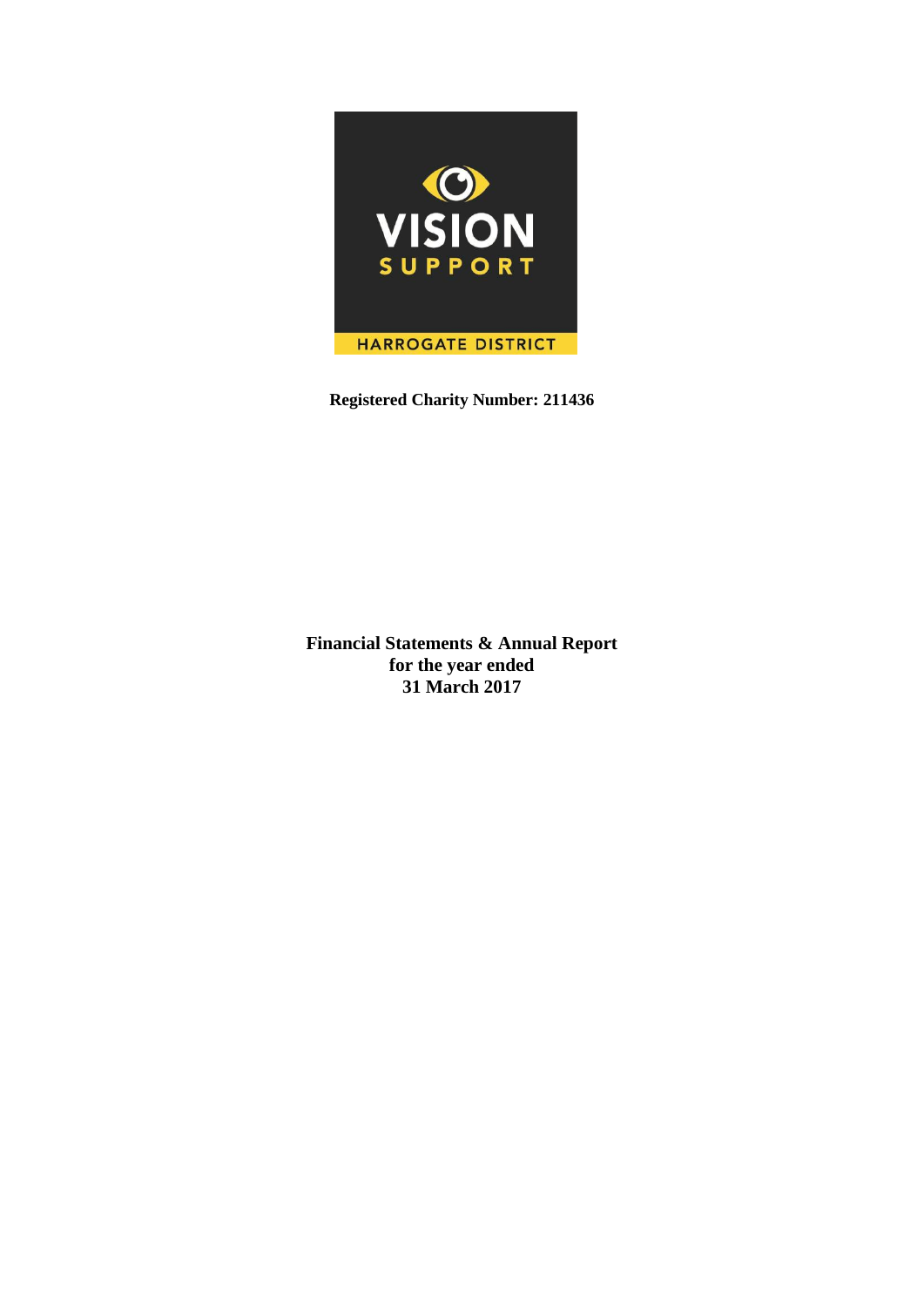# **CONTENTS**

| Legal and Administration details         | $2 - 3$  |
|------------------------------------------|----------|
| Statement of Trustees' responsibilities  | 3        |
| Report of the Trustees                   | $4 - 5$  |
| Independent Examiner's Report            | 6        |
| <b>Statement of Financial Activities</b> | 7        |
| <b>Balance Sheet</b>                     | 8        |
| Notes to the Financial Statements        | $9 - 15$ |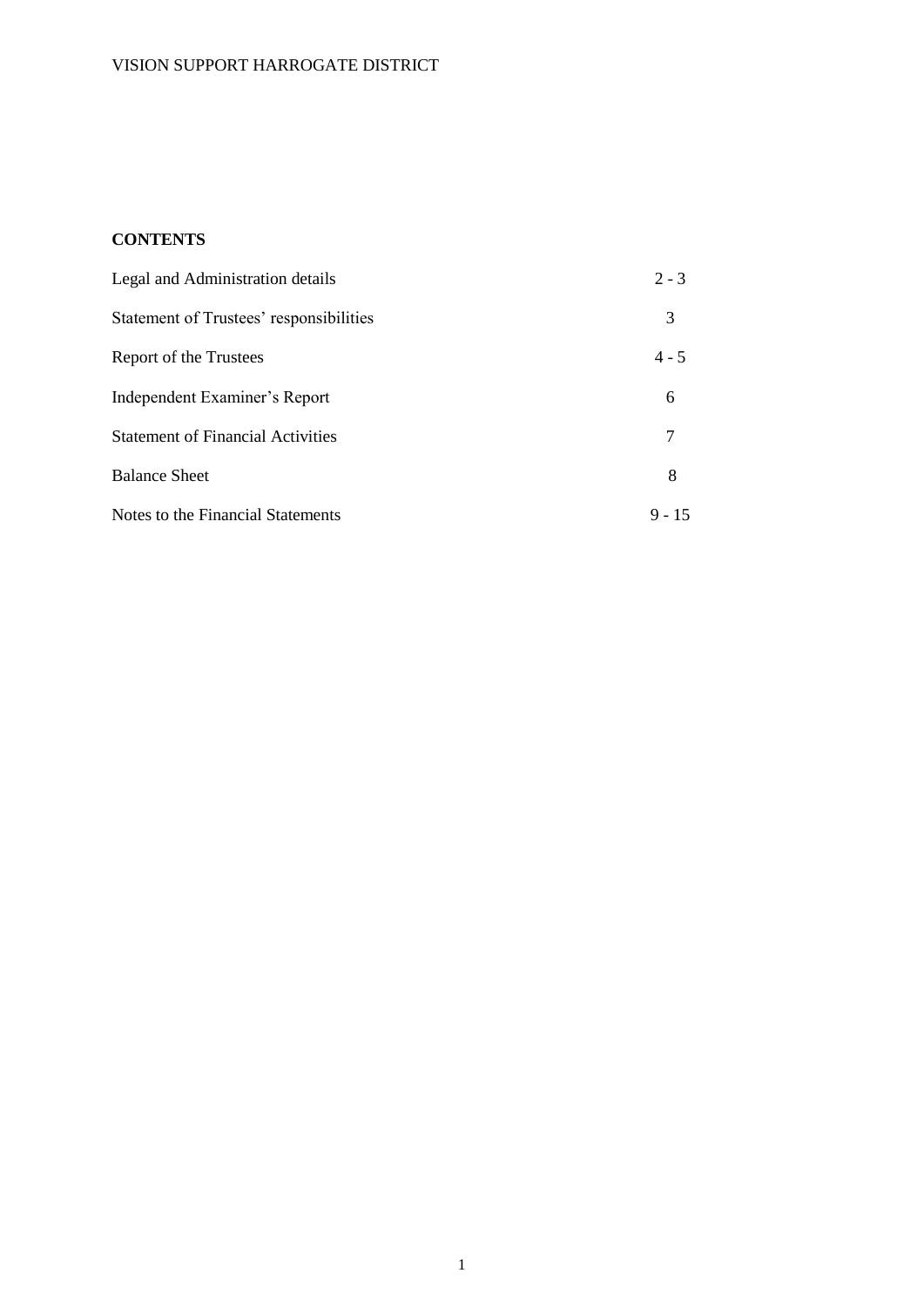#### **LEGAL AND ADMINISTRATIVE DETAILS**

The Charity was established on 4 February 1921 and operates under a constitution dated 19 October 2006 and is approved by Her Majesty's Revenue and Customs Charity Division. The Charity is registered with the Charity Commission (registration number 211436) as a charity whose primary purposes are to respond appropriately to the needs of the visually impaired people in the Harrogate district and, in particular, to provide and maintain a centre for social meetings and handicraft training for visually impaired people, entertainments, travel and holiday facilities and recreational, health, safety or occupational requisites to visually impaired people or their dependants.

| Address of Charity:<br>Telephone:                             | <b>Vision Support Centre</b><br><b>Russell Sergeant House</b><br>23 East Parade<br>Harrogate HG1 5LF<br>01423 565915                            |
|---------------------------------------------------------------|-------------------------------------------------------------------------------------------------------------------------------------------------|
| Email:<br>Website:                                            | enquiries@hdsb.org.uk<br>www.hdsb.org.uk                                                                                                        |
| Honorary President:                                           | John Batchelor                                                                                                                                  |
| Governing Body and Trustees:<br>(Trust and Finance Committee) | Eric Mitchell Chairman<br>Brian Rushton Vice Chairman (died 18 December 2016)<br>Mick Walsh Hon Secretary<br><b>Robert Horner Hon Treasurer</b> |
| <b>Committee Members:</b>                                     | John Batchelor<br>Doreen Flockton<br><b>Robert Sergeant</b><br>Peter Jensen<br>John Mellor<br>John Sowden                                       |
| Chaplain:                                                     | <b>Rev Michael Wearing</b>                                                                                                                      |
| Director of Services:                                         | Tanya Stimpson                                                                                                                                  |
| Bankers:                                                      | Barclays Bank plc<br>25 James Street<br>Harrogate HG1 1QX                                                                                       |
|                                                               | Brown Shipley & Co Ltd<br><b>Founders Court</b><br>Lothbury<br>London EC2R 7HE                                                                  |
|                                                               | <b>Leeds Building Society</b><br>105 Albion Street<br>Leeds LS1 4AS                                                                             |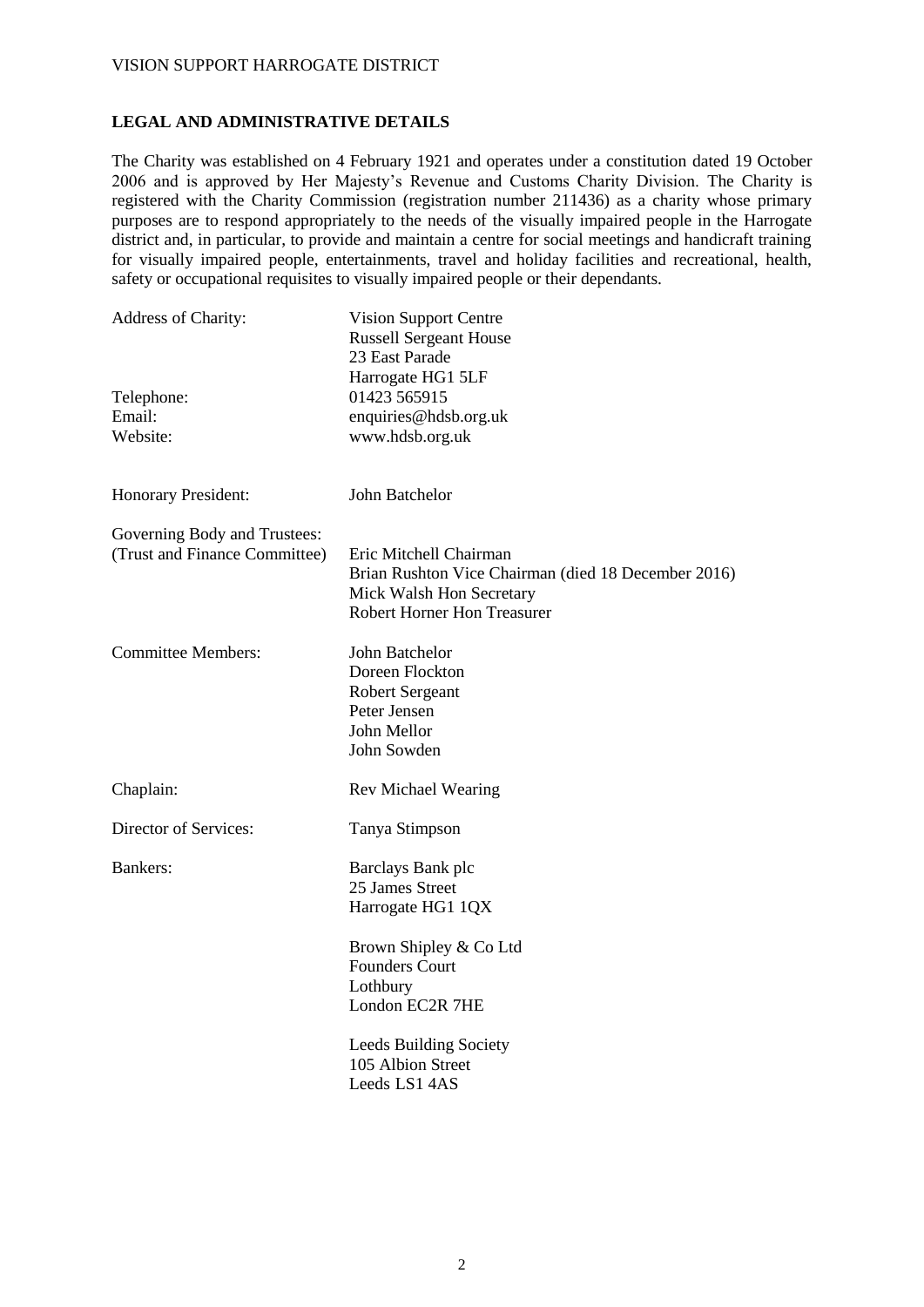### **LEGAL AND ADMINISTRATIVE DETAILS** (cont'd)

| Bankers (cont'd):           | <b>HSBC</b><br>34 Westgate<br>Ripon HG4 2BL                                                                  |
|-----------------------------|--------------------------------------------------------------------------------------------------------------|
| <b>Investment Managers:</b> | Brown Shipley & Co Ltd<br>St Paul's House<br>23 Park Square<br>Leeds LS1 2ND                                 |
| Independent Examiner:       | D J S Pullan FCA<br>David Pullan & Co<br><b>Chartered Accountants</b><br>24a Brook Street<br>Ilkley LS29 8DE |

#### **Trustees' Responsibilities in Relation to the Financial Statements**

The Charity's Trustees are responsible for preparing a Trustees' annual report and financial statements in accordance with applicable law and United Kingdom Accounting Standards (United Kingdom Generally Accepted Accounting Practice).

The law applicable to charities in England and Wales requires the Charity Trustees to prepare financial statements for each year which give a true and fair view of the state of affairs of the Charity and of the incoming resources and application of resources, of the Charity for that period. In preparing the financial statements, the Trustees are required to:

- select suitable accounting policies and then apply them consistently;
- observe the methods and principles in the applicable Charities SORP;
- make judgements and estimates that are reasonable and prudent;
- state whether applicable accounting standards have been followed, subject to any material departures disclosed and explained in the financial statements;
- prepare the financial statements on the going concern basis unless it is inappropriate to presume that the Charity will continue in business.

The Trustees are responsible for keeping proper accounting records that disclose with reasonable accuracy at any time the financial position of the Charity and to enable them to ensure that the financial statements comply with the Charities Act 2011, the applicable Charities (Accounts and Reports) Regulations, and the provisions of the Trust deed. They are also responsible for safeguarding the assets of the Charity and taking reasonable steps for the prevention and detection of fraud and other irregularities.

The Trustees are responsible for the maintenance and integrity of the Charity and financial information included on the Charity's website. Legislation in the United Kingdom governing the preparation and dissemination of financial statements may differ from legislation in other jurisdictions.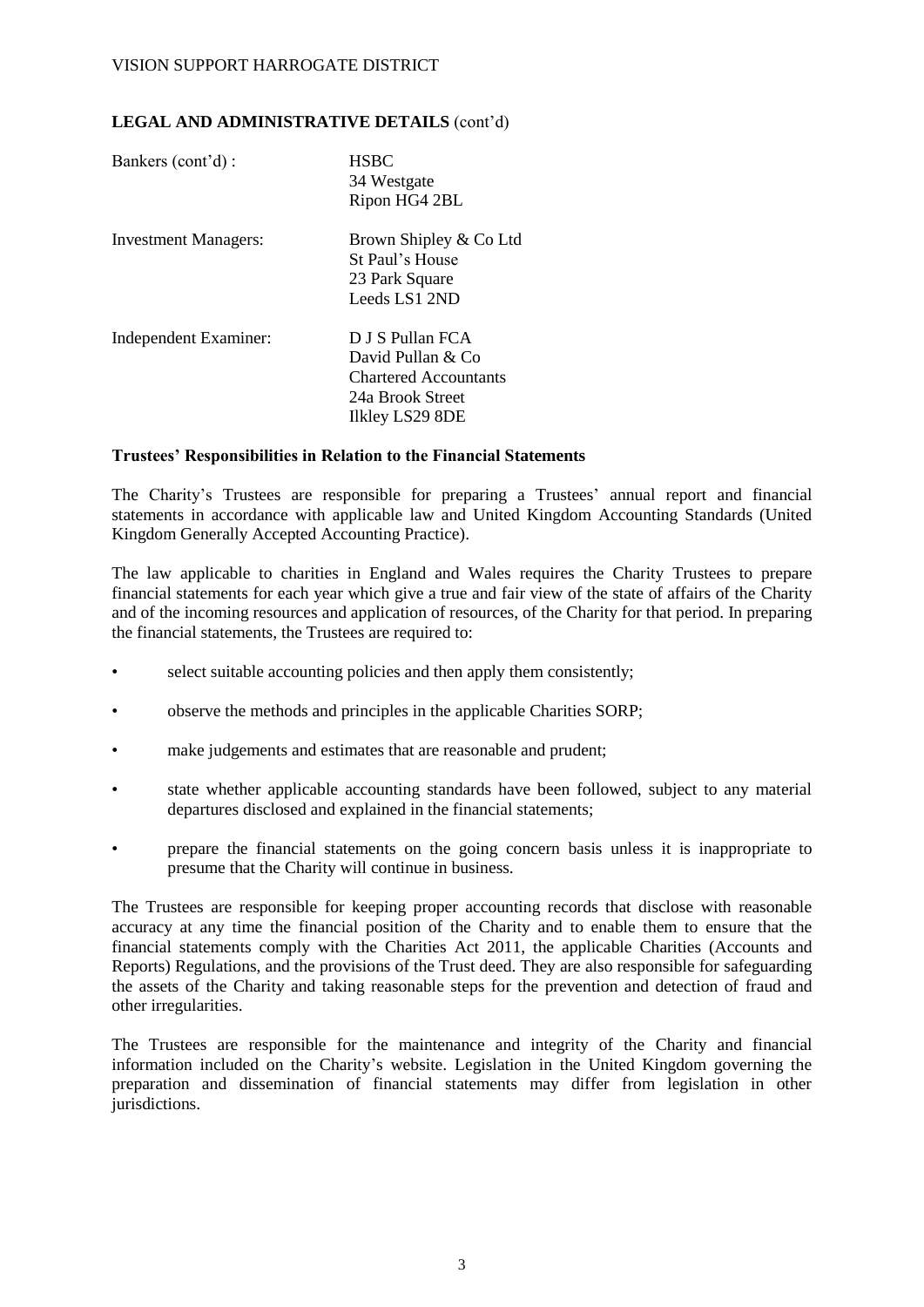#### **REPORT OF THE TRUSTEES**

The Trustees report that the Financial Statements as at 31 March 2017 are in the format required by the Statement of Recommended Practice: Accounting by Charities (known as Charities SORP).

#### **Objects of the Charity**

These are set out on page 2 under Legal and Administrative Details.

#### **Policies and Structures of the Charity**

The Committee of Management has met four times during the year, as required by the constitution, to review the activities and finances of the Charity.

#### **Management**

The Charity is managed by the Trust and Finance Committee under the terms of the revised constitution of 2015, it has however further delegated day to day decision making to the Executive Committee including staff appointments and budgeted expenditure as well as other limited expenditure under the terms of that Constitution.

The Members of the Trust and Finance Committee who were in office during the year were as follows:-

Mr J A Batchelor Mrs D Flockton Mr R J Horner Mr P Jensen Mr E Mitchell Mr J Mellor Mr B Rushton (died 18 December 2016) Mr J Sowden Mr R H Sergeant Mr M Walsh

#### **Review of the Financial Statements for the Year**

The net deficit of the Charity excluding movements on investments was £47,803. This is within the expected budgeted deficit anticipated by the Charity and the Trustees are actively monitoring the Charity's costs and revenues. Due to the reserves held by the Charity, the Trustees are happy to fund deficits in the short to medium term but are keeping the position under constant review.

The value of the Charity's investments increased by £119,405 over the year (2016 £37,180 decrease). This is mainly due to a substantial increase in the value of the Charity's portfolio at the year end. This reflects stock market increases common to all investors rather than assets sold at a profit. As a result of the rising market and based on the advice of our investment managers, we realised some of our investments during the year to lock in the gains we had made and protect us from possible future falls. The portfolio is kept under constant review by our investment managers who are in turn monitored by the Trust and Finance Committee.

Overall, the net assets of the Charity rose by £71,602 and the Trustees consider that the financial affairs of the Charity are satisfactory and will enable the Charity to continue to meet the primary purposes for which it is established.

#### **Brian Rushton**

It is with great regret that the Trustees record the death of our Vice Chairman, Brian Rushton. Brian was a dedicated servant of the Charity and former Chairman. His hard work and dedication on behalf of the Charity was highly valued by both his fellow Trustees and the members. He will be sorely missed.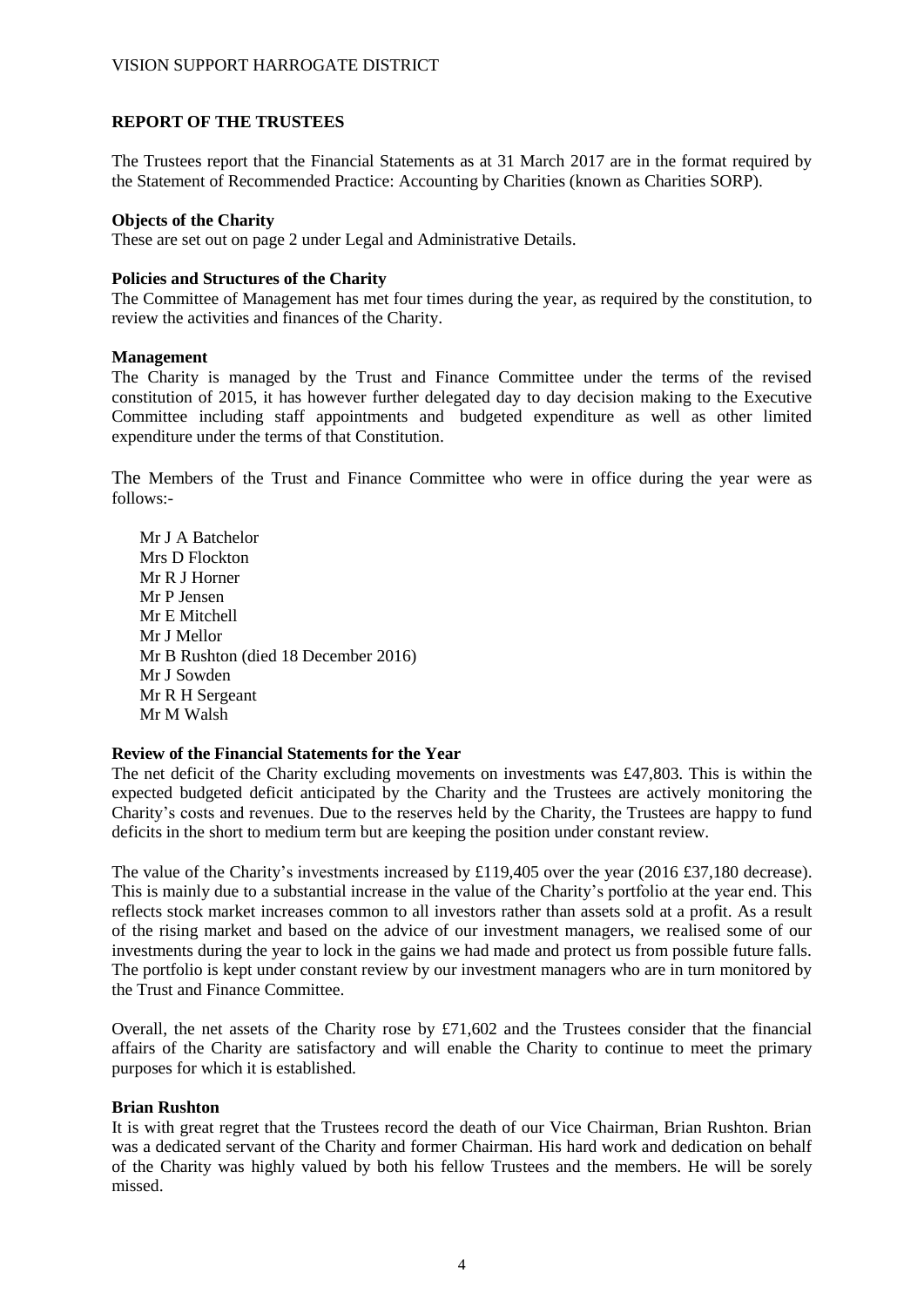#### **Risk Management**

The Trustees continue to assess the major risks to which the Charity is exposed, particularly the operations and finances of the Charity, to ensure its systems mitigate exposure to the major risks.

#### **Reserves Policy**

The Trustees are of the opinion that the Charity's reserves should be of a magnitude to generate income through investments, ignoring the benefit of legacies, which would enable it to meet current levels of expenditure. However, the Trustees are prepared to use reserves to fund current expenditure to maintain current commitments to member services in the short term. This use of reserves is reviewed annually. The Trustees consider, therefore, that the reserves are adequate to enable the Charity to meet its objects set out in the constitution.

#### **Volunteers**

The Trustees acknowledge with grateful thanks the help given by 79 voluntary helpers without whom the Charity's activities would be severely restricted.

Signed:

Eric Mitchell On behalf of the Trustees

16 October 2017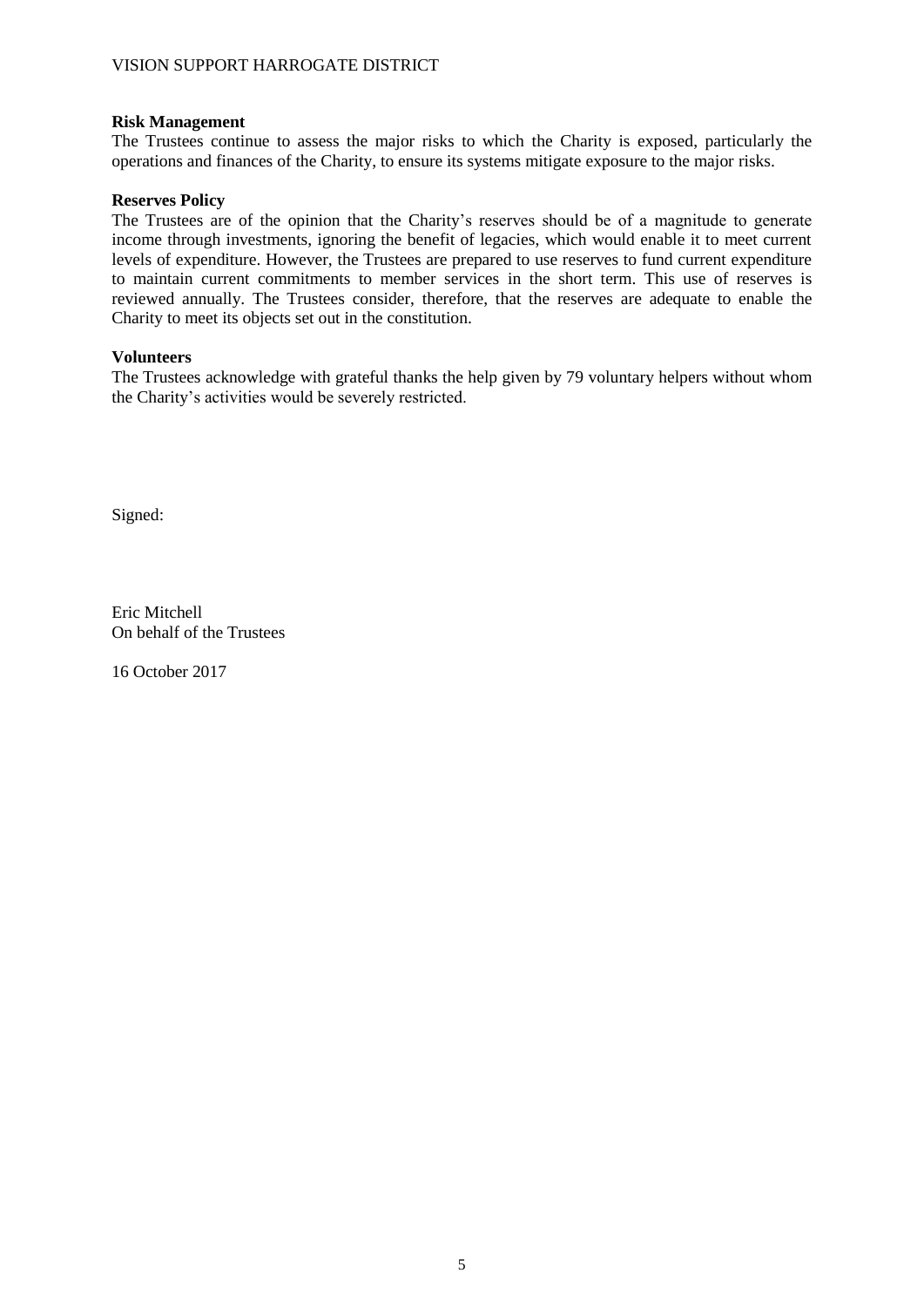#### **Independent Examiner's Report to the TRUSTEES OF VISION SUPPORT HARROGATE DISTRICT**

I report on the accounts of the Trust for the year ended 31 March 2017, which are set out on pages 7 to 15.

### **Respective Responsibilities of Trustees and Examiner**

The Charity's Trustees are responsible for the preparation of the accounts. the Charity's Trustees consider that an audit is not required for this year under section 144(2) of the Charities Act 2011 (the 2011 Act) and that an independent examination is needed. It is my responsibility to:-

- i examine the accounts under section 145 of the 2011 Act;
- ii to follow the procedures laid down in the General Directions given by the Charity Commission under section 145(5)(b) of the 2011 Act; and
- iii to state whether particular matters have come to my attention.

#### **Basis of Independent Examiner's Report**

My examination was carried out in accordance with the General Directions given by the Charity Commission. An examination includes a review of the accounting records kept by the Charity and a comparison of the accounts presented with those records. It also includes consideration of any unusual items or disclosures in the accounts, and the seeking of explanations from you as Trustees concerning any such matters. The procedures undertaken do not provide all the evidence that would be required in an audit and, consequently no opinion is given as to whether the accounts present a 'true and fair view' and the report is limited to those matters set out in the statement below.

#### **Independent Examiner's Statement**

In connection with my examination, no matter has come to my attention:

- 1 which gives me reasonable cause to believe that, in any material respect, the requirements:
	- i to keep accounting records in accordance with section 130 of the 2011 Act; and
	- ii to prepare accounts which accord with the accounting records and to comply with the accounting requirements of the 2011 Act;

have not been met;

or

2 to which, in my opinion, attention should be drawn in order to enable a proper understanding of the accounts to be reached.

D J S Pullan FCA David Pullan and Co Chartered Accountants 24a Brook Street Ilkley LS29 8DE

Date: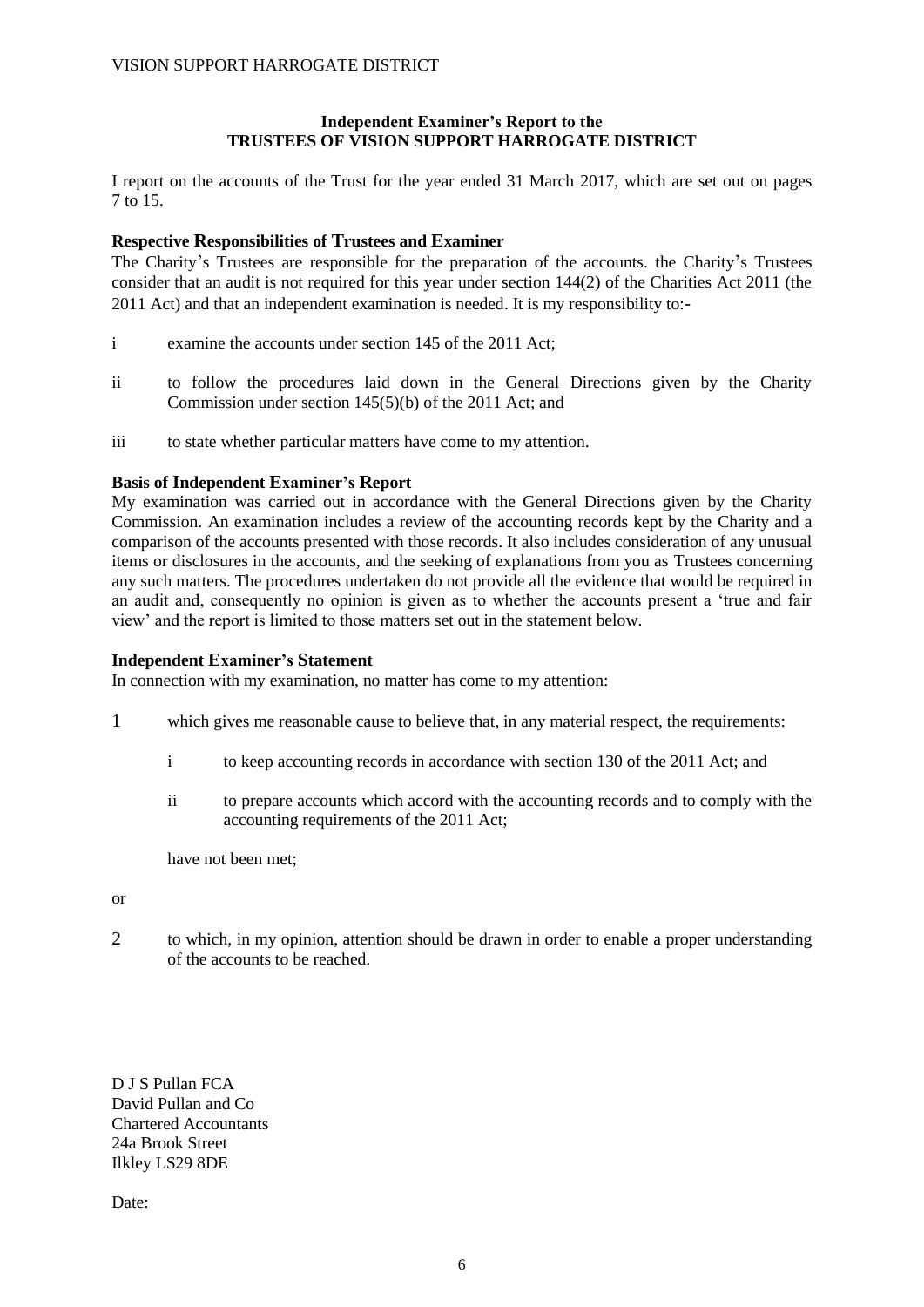## **STATEMENT OF FINANCIAL ACTIVITIES FOR THE YEAR ENDED 31 MARCH 2017**

|                                                 |                | Notes Unrestricted | Restricted | Total     | Total     |
|-------------------------------------------------|----------------|--------------------|------------|-----------|-----------|
|                                                 |                | Funds              | Funds      | 2017      | 2016      |
|                                                 |                | £                  | £          | $\pounds$ | $\pounds$ |
| Incoming resources:-                            |                |                    |            |           |           |
| Voluntary income                                | $\overline{c}$ | 11,887             |            | 11,887    | 24,220    |
| Incoming resources from operating activities 3  |                | 25,536             |            | 25,536    | 21,596    |
| Investment income                               | 4              | 21,023             |            | 21,023    | 23,803    |
| Incoming resources from charitable activities 5 |                | 6,655              |            | 6,655     | 15,958    |
| Other incoming resources                        | 6              | 5,197              |            | 5,197     | 5,030     |
| Total incoming resources                        |                | 70,298             |            | 70,298    | 90,607    |
| Resources expended:-                            |                |                    |            |           |           |
| Cost of generating voluntary income             | 7              | 192                |            | 192       | 18        |
| Fundraising trading                             | 8              | 2,635              |            | 2,635     | 4,394     |
| Investment management costs                     | 9              | 4,800              |            | 4,800     | 9,600     |
| Charitable activities                           | 10             | 96,415             | 2,786      | 99,201    | 107,540   |
| Governance costs                                | 11             | 8,541              |            | 8,541     | 8,145     |
| Total resources expended                        |                | 112,583            | 2,786      | 115,369   | 129,697   |
| Surplus/(deficit) of incoming over expended     |                | (42, 285)          | (2,786)    | (45,071)  | (39,090)  |
| Gains/(losses) on investment assets             |                | 119,405            |            | 119,405   | (37, 180) |
| Net movement in funds                           |                | 77,120             | (2,786)    | 74,334    | (76,270)  |
| Balances brought forward at 1 April 2016        |                | 1,150,989          | 92,059     | 1,243,048 | 1,319,318 |
| Balances carried forward at 31 March 2017       |                | 1,228,109          | 89,273     | 1,317,382 | 1,243,048 |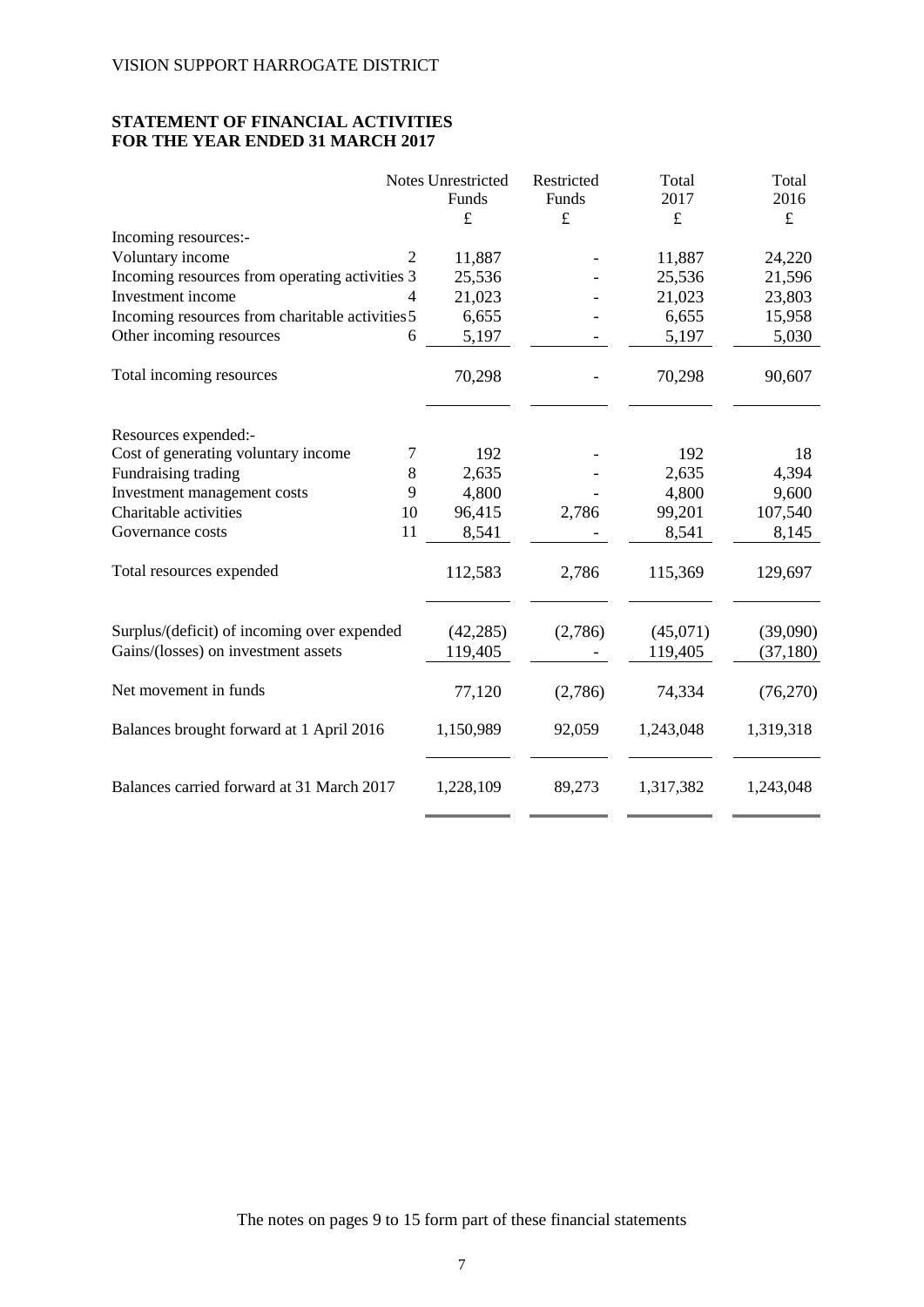## **BALANCE SHEET AS AT 31 MARCH 2017**

|              | 2017                 |                                        |                                                                                             | 2016                                 |
|--------------|----------------------|----------------------------------------|---------------------------------------------------------------------------------------------|--------------------------------------|
| <b>Notes</b> | $\mathbf f$          | $\pounds$                              | $\pounds$                                                                                   | $\pounds$                            |
|              |                      |                                        |                                                                                             |                                      |
|              |                      |                                        |                                                                                             | 286,175                              |
| 15           |                      |                                        |                                                                                             | 889,668                              |
|              |                      |                                        |                                                                                             |                                      |
|              |                      |                                        |                                                                                             | 1,175,843                            |
|              |                      |                                        |                                                                                             |                                      |
| 16           |                      |                                        |                                                                                             |                                      |
|              |                      |                                        |                                                                                             |                                      |
|              |                      |                                        |                                                                                             |                                      |
|              |                      |                                        |                                                                                             |                                      |
|              |                      |                                        |                                                                                             |                                      |
|              |                      |                                        |                                                                                             |                                      |
|              |                      |                                        |                                                                                             |                                      |
|              |                      |                                        |                                                                                             | 67,205                               |
|              |                      |                                        |                                                                                             |                                      |
|              |                      |                                        |                                                                                             | 1,243,048                            |
|              |                      |                                        |                                                                                             |                                      |
|              |                      |                                        |                                                                                             |                                      |
|              |                      |                                        |                                                                                             | 1,150,989                            |
|              |                      |                                        |                                                                                             | 92,059                               |
|              |                      |                                        |                                                                                             |                                      |
|              |                      |                                        |                                                                                             | 1,243,048                            |
|              |                      |                                        |                                                                                             |                                      |
|              | 14<br>17<br>18<br>19 | 4,152<br>134,445<br>138,597<br>(6,020) | 281,278<br>903,527<br>1,184,805<br>132,577<br>1,317,382<br>1,228,109<br>89,273<br>1,317,382 | 4,364<br>69,846<br>74,210<br>(7,005) |

Approved by the Trust and Finance Committee on 16 October 2017 and signed on their behalf by:

E Mitchell Chairman

The notes on pages 9 to 15 form part of these financial statements.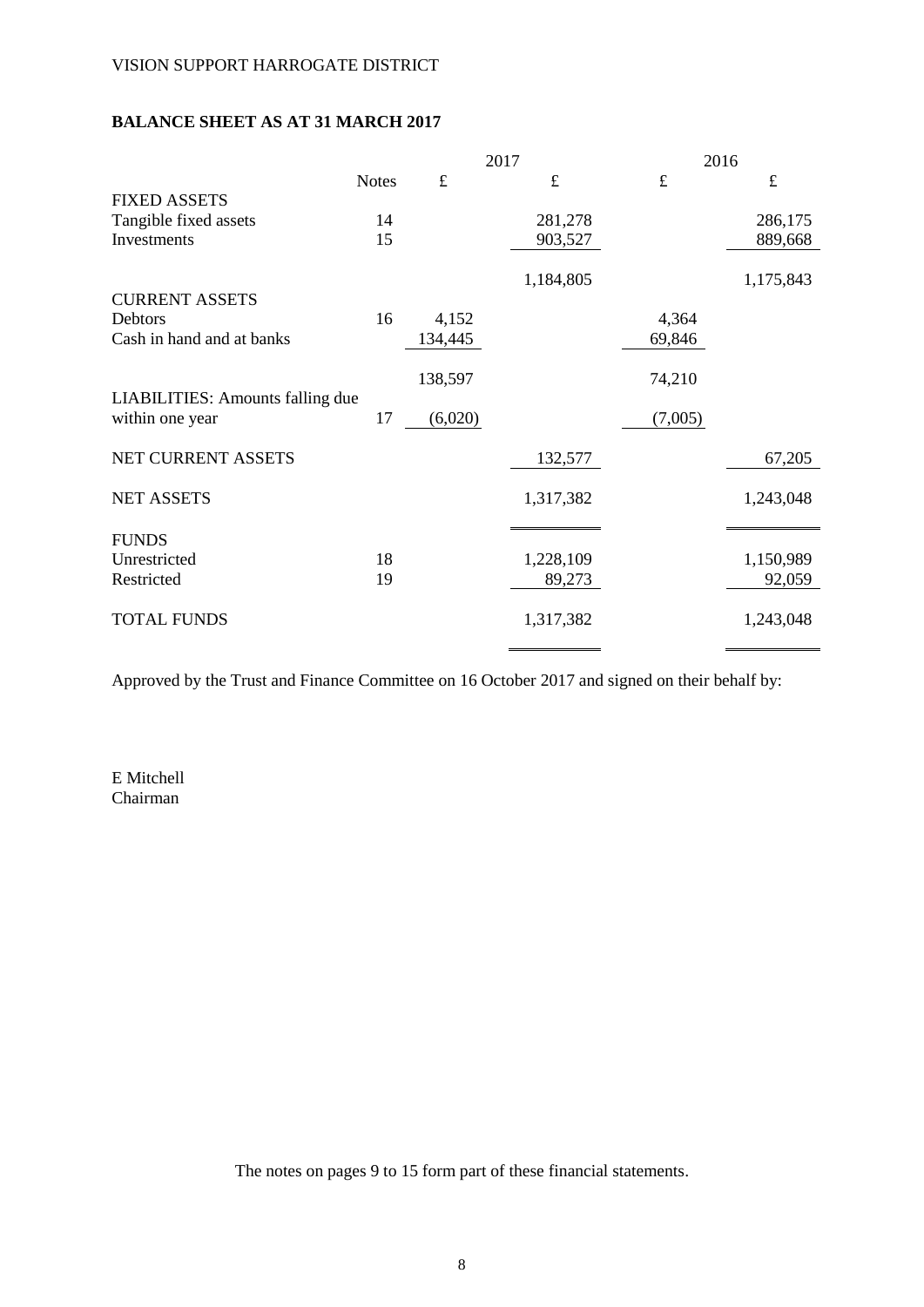#### **NOTES TO THE FINANCIAL STATEMENTS FOR THE YEAR ENDED 31 MARCH 2017**

### 1 **ACCOUNTING POLICIES**

#### 1.1 **General**

- 1.1.1 The financial statements have been prepared under the historical cost convention with the exception of investments, which are included on a market basis in accordance with applicable Accounting Standards and the Charities SORP (Statement of Recommended Practice: "Accounting by Charities").
- 1.1.2 The Charity is not registered for VAT and, therefore, VAT forms part of the Charity's costs.
- 1.1.3 All income resources are brought to the credit of the Statement of Financial Activities when they become due and payable.
- 1.1.4 Expenditure is charged to the Statement of Financial Activities when incurred.

#### 1.2 **Tangible Fixed Assets**

These assets are included at cost less depreciation. The Management Committee does not envisage any disposal within the foreseeable future and therefore considers this to be appropriate.

#### 1.3 **Fixed Asset Investments**

- 1.3.1 Stocks and shares are included in the Balance Sheet at market value.
- 1.3.2 Profits and losses arising on the disposal of investments are included in the Statement of Financial Activities.

#### 1.4 **Depreciation**

Tangible fixed assets are stated at cost and are depreciated by annual instalments over their expected useful life as follows:-

Freehold land and buildings - 2% of cost Fixtures, fittings & furnishings - 10% of written down value Office computer  $&$  equipment - 25% of cost

1.5 The Charity is exempt from the requirements to provide a cash flow statement on the grounds of its size.

#### 1.6 **Fund Accounting**

General unrestricted funds comprise accumulated surpluses and deficits on general funds and the cumulative realised and unrealised gains on investments. They are available for use at the discretion of the Trustees in furtherance of the Charity's general charitable objectives. Restricted funds are created when donations are made for a particular area or purpose, the use of which is restricted to that area or purpose.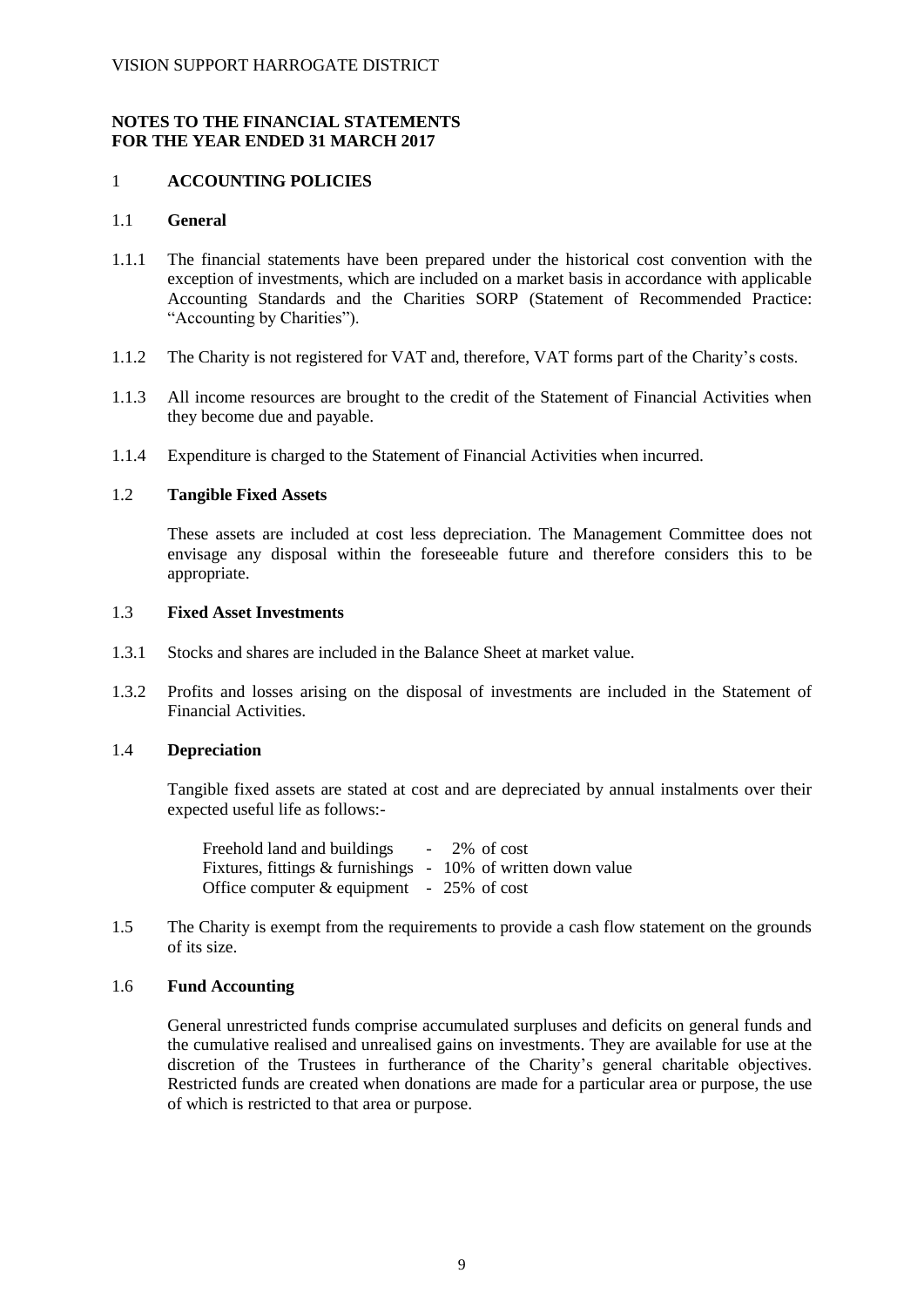## 2 **Voluntary income**

|   |                                                                       | 2017<br>$\pounds$ | 2016<br>$\pounds$ |
|---|-----------------------------------------------------------------------|-------------------|-------------------|
|   | Donations<br>Legacies and bequests                                    | 11,887            | 18,092<br>6,128   |
|   |                                                                       | 11,887            | 24,220            |
| 3 | Incoming resources from operating activities for generating funds     |                   |                   |
|   |                                                                       | 2017<br>$\pounds$ | 2016<br>$\pounds$ |
|   | Rents of flats                                                        | 14,175            | 14,630            |
|   | Rents of rooms when not required for the Charity's use<br>Fundraising | 1,765<br>9,596    | 1,515<br>5,451    |
|   |                                                                       | 25,536            | 21,596            |
| 4 | <b>Investment income</b>                                              |                   |                   |
|   |                                                                       | 2017<br>$\pounds$ | 2016<br>$\pounds$ |
|   | Dividends and interest<br>Unrestricted                                | 21,023            | 23,803            |
|   | Restricted                                                            |                   |                   |
|   |                                                                       | 21,023            | 23,803            |
| 5 | Incoming resources from charitable activities                         |                   |                   |
|   |                                                                       | 2017<br>$\pounds$ | 2016<br>$\pounds$ |
|   | Access to work funding                                                | 3,747             | 11,512            |
|   | Class fees                                                            |                   | 192               |
|   | Holidays and outings<br>Sales of aids for the blind                   | 1,250<br>1,658    | 1,356<br>2,898    |
|   |                                                                       | 6,655             | 15,958            |
| 6 | Other income resources                                                |                   |                   |
|   |                                                                       | 2017<br>$\pounds$ | 2016<br>$\pounds$ |
|   | Local authority grants                                                | 1,973             | 1,998             |
|   | Craft sales<br>Other                                                  | 836<br>2,388      | 1,141<br>1,891    |
|   |                                                                       | 5,197             | 5,030             |
|   |                                                                       |                   |                   |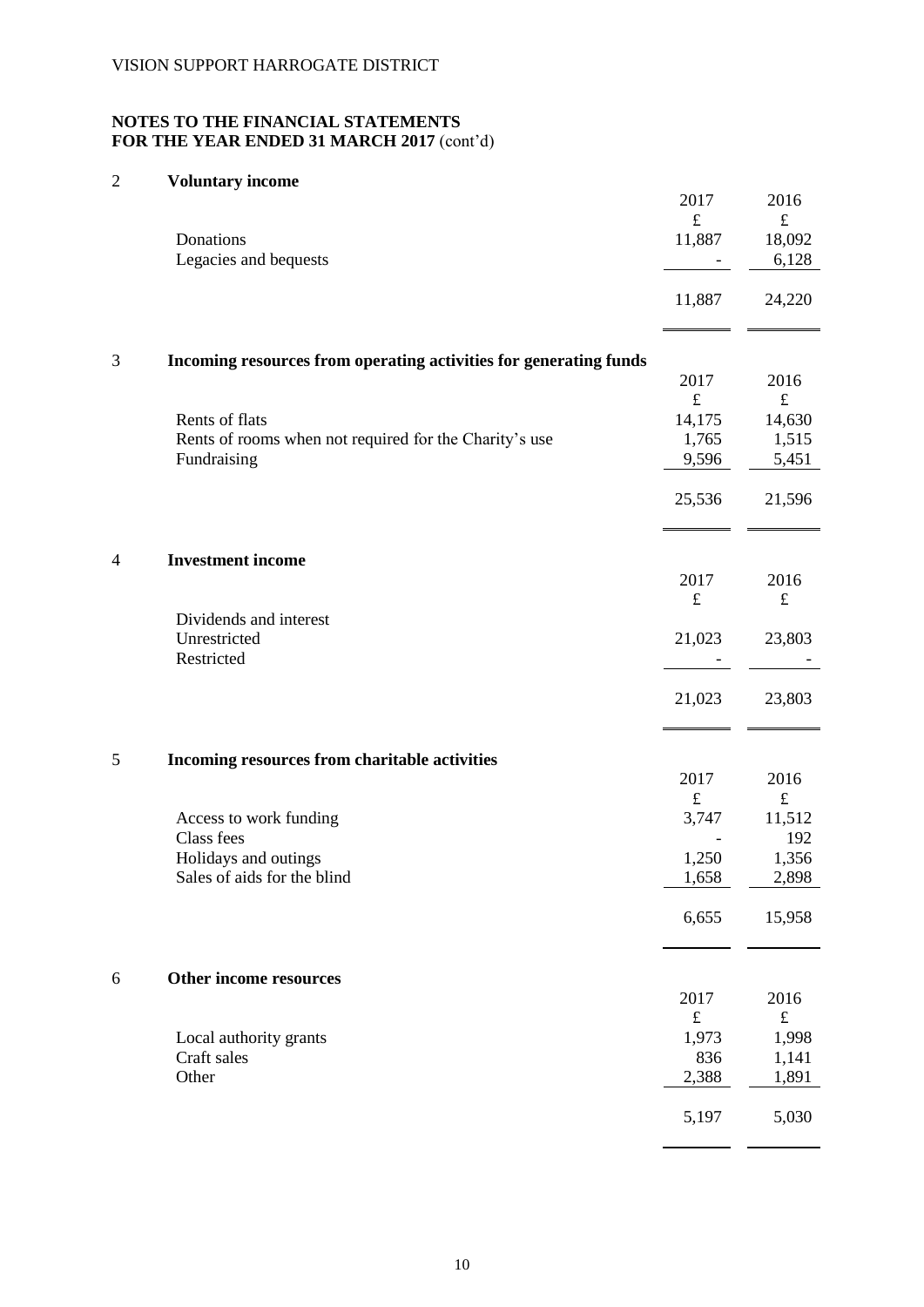| 7 | Cost of generating voluntary income | 2017<br>$\pounds$   | 2016<br>$\pounds$         |
|---|-------------------------------------|---------------------|---------------------------|
|   | Fundraising and flats renewals      | 192                 | 18                        |
| 8 | <b>Fundraising trading</b>          | 2017                | 2016                      |
|   | Aids for resale<br>Craft materials  | f<br>1,338<br>1,297 | $\pounds$<br>3,528<br>866 |
|   |                                     | 2,635               | 4,394                     |
| 9 | <b>Investment management costs</b>  | 2017<br>$\pounds$   | 2016<br>$\pounds$         |
|   | Investment management costs         | 4,800               | 9,600                     |

The Trustees consider that 50% of investment management fees relate to capital and thus the above represents 50% of the total fees charged. The balance is charged to the net gain or loss on assets sold in the year.

## 10 **Charitable activities**

|                                        |       | <b>Unrestricted Funds</b> | Restricted | Total  | Total   |
|----------------------------------------|-------|---------------------------|------------|--------|---------|
|                                        | Ripon | Harrogate                 | Funds      | 2017   | 2016    |
|                                        | £     | £                         | £          | £      | £       |
| Outings & holidays                     |       | 799                       |            | 799    | 1,207   |
| Socials & annual party                 | 1,162 | 2,216                     |            | 3,378  | 2,704   |
| Travelling expenses                    | 2,115 | 5,458                     |            | 7,573  | 7,075   |
| Class expenses                         |       |                           |            |        | 294     |
| Tutors' salaries                       |       | 1,170                     |            | 1,170  | 14,180  |
| Room rent                              | 980   |                           |            | 980    | 1,085   |
| Training costs                         |       | 775                       |            | 775    | 240     |
| Sundry expenses                        | 40    | 165                       |            | 205    |         |
| Depreciation                           |       | 4,668                     | 2,786      | 7,454  | 7,452   |
| Staff admin & premises costs           |       |                           |            |        |         |
| $(\text{share} - \text{see note } 12)$ |       | 76,867                    |            | 76,867 | 73,303  |
|                                        |       |                           |            |        |         |
|                                        | 4,297 | 92,118                    | 2,786      | 99,201 | 107,540 |
|                                        |       |                           |            |        |         |
| Total unrestricted funds               |       | 96,415                    |            |        |         |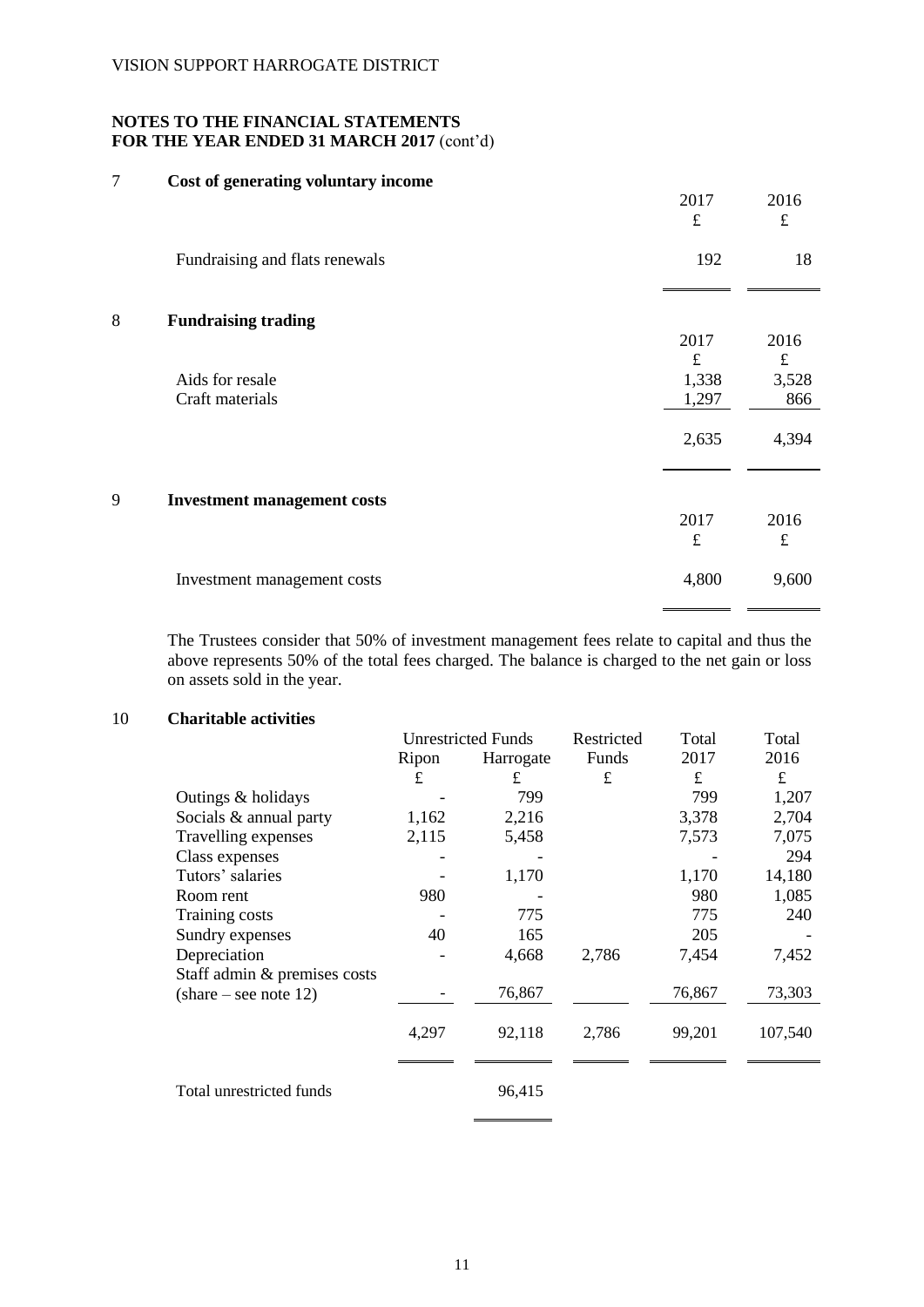### 11 **Governance costs**

The Management Committee considers that 90% of the expenses of management and administration of the Charity are for the direct benefit of the visually impaired and the relevant expenditure has been apportioned on this basis.

|                                         | 2017  | 2016  |
|-----------------------------------------|-------|-------|
|                                         | f.    | £     |
| Staff, admin & premises share (note 12) | 8.541 | 8.145 |

 $\overline{\phantom{a}}$  $\overline{\phantom{0}}$ 

### 12 **Staff, administration and premises costs**

|                                |             | 2017       |            | 2016   |
|--------------------------------|-------------|------------|------------|--------|
|                                | Apportioned |            |            |        |
|                                |             |            | Charitable |        |
|                                | Total       | Governance | activities | Total  |
|                                | $\pounds$   | £          | £          | £      |
| <b>Salaries</b>                | 60,301      | 6,030      | 54,271     | 58,543 |
| Light & heat                   | 4,159       | 416        | 3,743      | 3,230  |
| Rates                          | 2,157       | 216        | 1,941      | 1,972  |
| Telephone                      | 1,689       | 169        | 1,520      | 1,338  |
| Insurance                      | 3,049       | 305        | 2,744      | 2,677  |
| Cleaning                       | 1,663       | 166        | 1,497      | 1,907  |
| Printing, stationery & postage | 1,848       | 185        | 1,663      | 1,970  |
| Repairs & renewals             | 6,062       | 606        | 5,456      | 6,195  |
| Professional fees              | 4,480       | 448        | 4,032      | 3,616  |
|                                |             |            |            |        |
|                                | 85,408      | 8,541      | 76,867     | 81,448 |
|                                |             |            |            |        |

The Management Committee considers that 90% of the expenses of Management and Administration of the Charity are for the direct benefit of the Visually Impaired.

#### 13 **Staff**

| <b>Salaries</b><br>Social Security costs                                                   | 2017<br>£<br>57,088<br>3,214 | 2016<br>$\pounds$<br>55,528<br>3,015 |
|--------------------------------------------------------------------------------------------|------------------------------|--------------------------------------|
|                                                                                            | 60,301                       | 58,543                               |
| The average number of employees, analysed by function, was:-                               | 2017                         | 2016                                 |
| Charitable activities (full time equivalent)<br>Management & Administration of the Charity | 3.0<br>0.5                   | 3.0<br>0.5                           |
|                                                                                            | 3.5                          | 3.5                                  |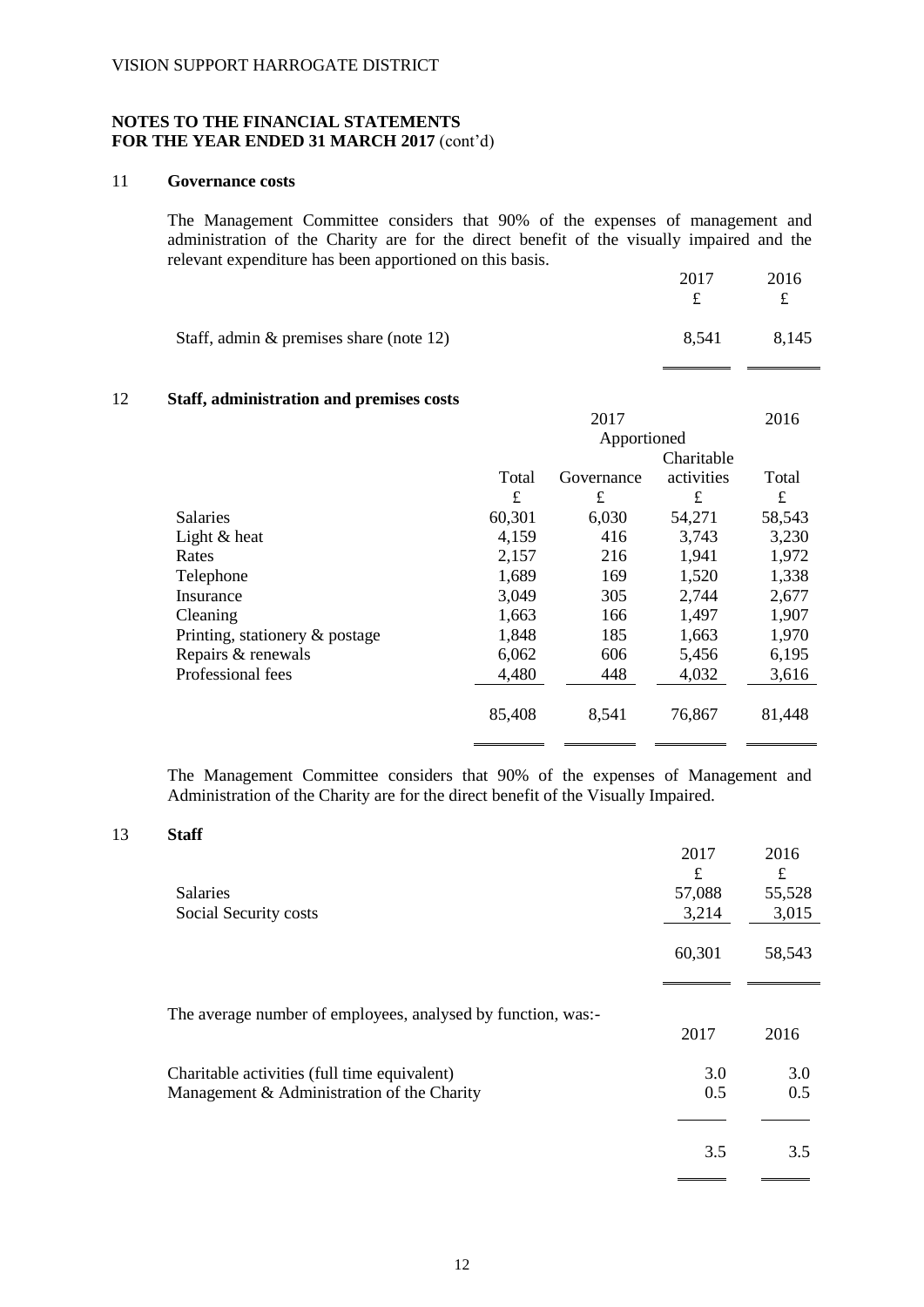## 14 **Tangible Fixed Assets**

15 **Investments**

16 **Current assets**

|                        | Freehold  | Fixtures,     |           | Total     |
|------------------------|-----------|---------------|-----------|-----------|
|                        | land $\&$ | fittings $\&$ | Computers |           |
|                        | buildings | furnishings   |           |           |
|                        | £         | £             | £         | £         |
| Cost                   |           |               |           |           |
| At 1 April 2016        | 343,860   | 6,127         | 17,684    | 367,671   |
| <b>Additions</b>       | 2,732     |               |           | 2,732     |
| Disposals              |           | (200)         |           | (200)     |
|                        |           |               |           |           |
|                        | 346,592   | 5,927         | 17,684    | 370,203   |
| Depreciation           |           |               |           |           |
| At 1 April 2016        | (62,082)  | (1,913)       | (17,501)  | (81, 496) |
| Disposals              |           | 24            |           | 24        |
| Charge for the year    | (6, 877)  | (393)         | (183)     | (7, 453)  |
|                        |           |               |           |           |
|                        | (68,959)  | (2,282)       | (17, 684) | (88, 925) |
|                        |           |               |           |           |
| Value at 31 March 2017 | 277,633   | 3,645         |           | 281,278   |
|                        |           |               |           |           |
| Value at 31 March 2016 | 281,778   | 4,214         | 183       | 286,175   |

Freehold land and buildings at cost at 31 March 2017 comprises:-

| Land and buildings at 23 East Parade Harrogate<br>Extension at 23 East Parade, Harrogate costs to 31 March 1998<br>Extension at 23 East Parade, Harrogate costs to 31 March 2007<br>Security gates |            | 6,274<br>139,302<br>198,284<br>2,732 |
|----------------------------------------------------------------------------------------------------------------------------------------------------------------------------------------------------|------------|--------------------------------------|
|                                                                                                                                                                                                    |            | £346,592                             |
| <b>Investments</b>                                                                                                                                                                                 |            |                                      |
|                                                                                                                                                                                                    | 2017<br>£  | 2016<br>£                            |
| Carrying (market) value at 1 April 2016                                                                                                                                                            | 889,668    | 907,186                              |
| Additions at cost                                                                                                                                                                                  | 288,615    | 147,602                              |
| Disposals at carrying value                                                                                                                                                                        | (398, 961) | (127, 940)                           |
| Increase/(decrease) in market value                                                                                                                                                                | 110,120    | (31,791)                             |
| Gains/(losses) on realised assets                                                                                                                                                                  | 14,085     | (5,389)                              |
| Carrying (market) valuation at 31 March 2017                                                                                                                                                       | 903,527    | 889,668                              |
| <b>Current assets</b>                                                                                                                                                                              |            |                                      |
|                                                                                                                                                                                                    | 2017       | 2016                                 |
|                                                                                                                                                                                                    | £          | f                                    |
| Other debtors                                                                                                                                                                                      | 1,555      | 1,835                                |
| Prepayments and accrued income                                                                                                                                                                     | 2,597      | 2,529                                |
|                                                                                                                                                                                                    | 4,152      | 4,364                                |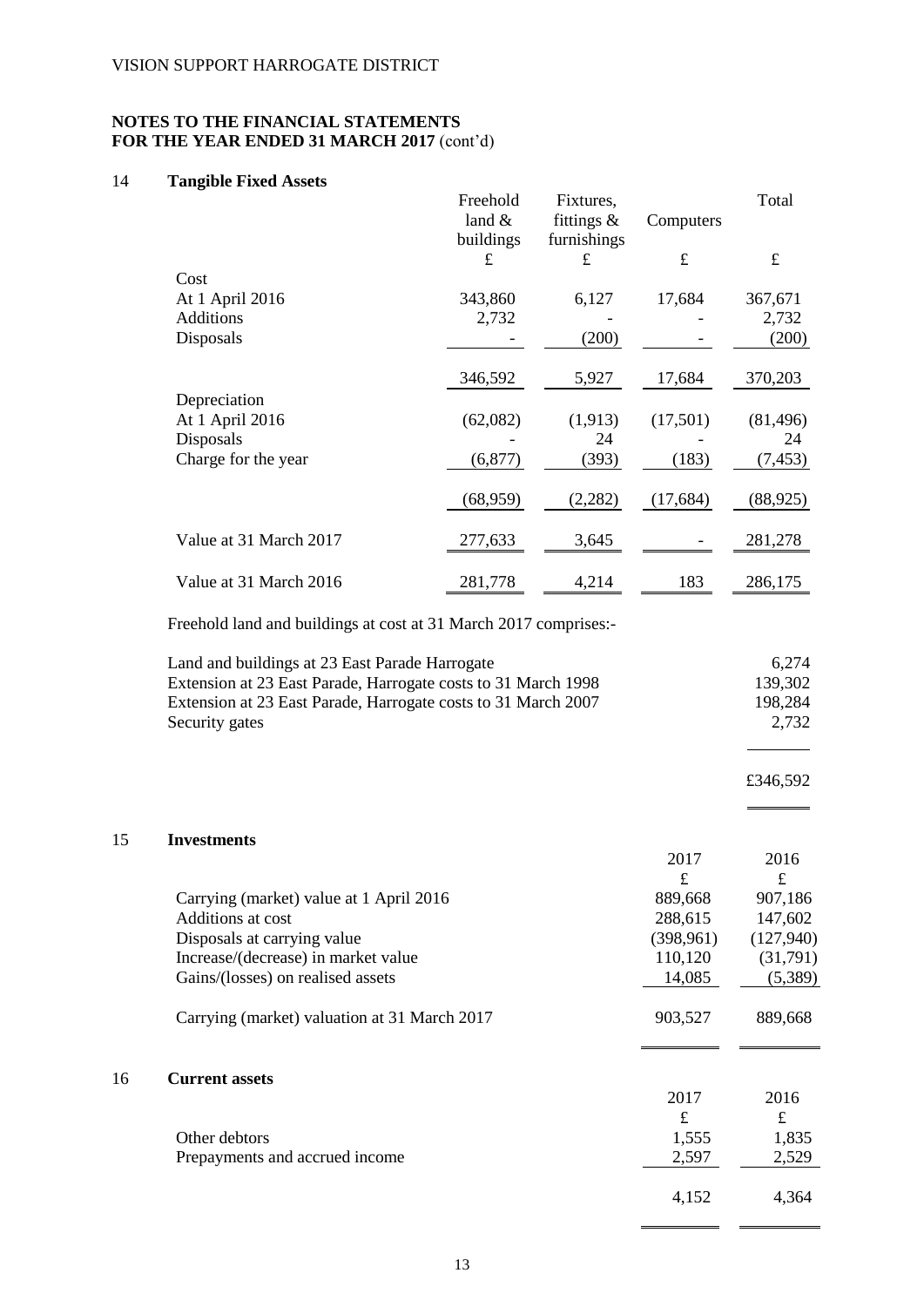#### 17 **Liabilities**

| Trade creditors                     | 2017<br>£<br>3,982 | 2016<br>£<br>7,005 |
|-------------------------------------|--------------------|--------------------|
| Accrued charges and deferred income | 2,038<br>6,020     | -<br>7,005         |

#### 18 **Unrestricted funds**

The funds comprise undistributed income and have been and continue to be used to acquire fixed assets and fixed asset investments to provide income to enable the objects of the Charity to be continued.

|                                       | 2017      | 2016      |
|---------------------------------------|-----------|-----------|
|                                       | £         | £         |
| Balance brought forward 1 April 2016  | 1,150,989 | 1,224,473 |
| Net movement in funds during the year | 77,120    | (73, 484) |
| Balance at 31 March 2017              | 1,228,109 | 1,150,989 |
| Allocated between:-                   |           |           |
| Harrogate                             | 1,221,267 | 1,143,686 |
| Ripon                                 | 6,842     | 7,303     |
|                                       | 1,228,109 | 1,150,989 |

#### 19 **Restricted funds**

#### 19.1 *Extension fund (1996)*

This fund comprises donations from individuals, trusts and other bodies for the specific purpose of building an extension which opened in 1996. Following payment of all costs, the fund was closed. The Extension Fund will be transferred to income by equal instalments over the estimated useful life of the asset.

#### 19.2 *Constance Wood children's fund*

In October 1999 a bequest from the estate of Mrs Wood Dec'd was received for "the Yorkshire School and Home for Blind Children in Harrogate". Following consultation with the Charity Commissioners and the other residuary legatees, who were also charities, the Sole Executor decided that the bequest be paid to the Charity which has undertaken to restrict its use for the benefit of visually impaired children within the area it covers. The value of the fund was £2,074 at 31 March 2017.